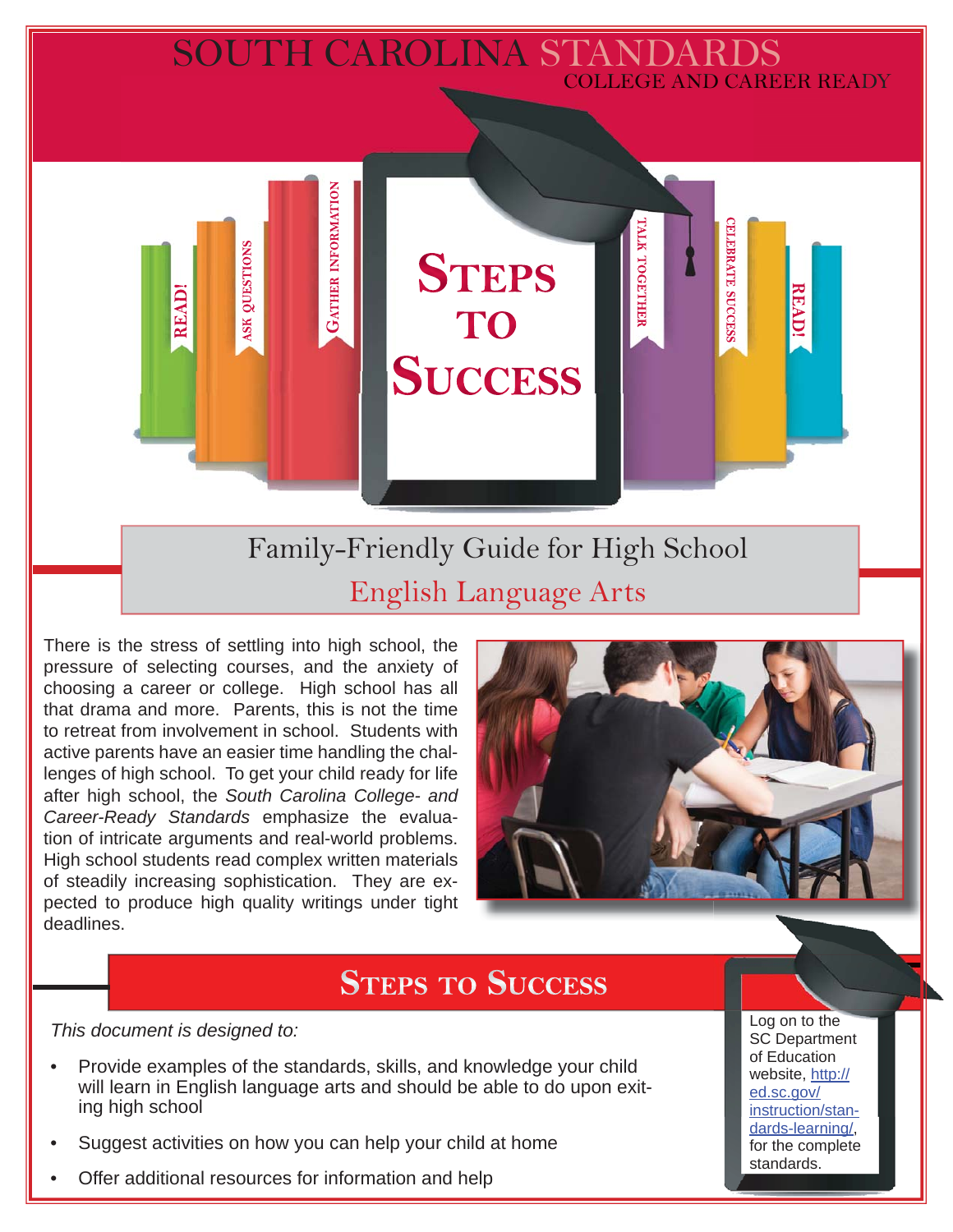#### LEARN ABOUT THE STANDARDS

The *South Carolina College- and Career-Ready Standards for English Language Arts* (ELA):

- Outline the knowledge and skills students must master so that, as high-school graduates, they have the expertise needed to be successful in college or careers.
- Provide a set of grade-level standards, "stair steps," based on the previous grade's standards which serve as the foundation for the next grade.
- Ensure that no matter where a student lives in South Carolina, the expectations for learning are the same.

Human knowledge now doubles about every three years. Therefore, revision of South Carolina's standards occurs periodically to respond to this growth of knowledge and increase of needed skills so our students will be ready for college or jobs. The *Col-* *lege- and Career-Ready Standards* prepare students for dealing with the growing mass of information by not only emphasizing content knowledge but by also stressing the skills of reasoning, analyzing data, and applying information to examine and solve situations.

South Carolinians developed these academic standards for South Carolina's children. The ELA standards are aligned with the *Profile of the South Carolina Graduate*, which summarizes the knowledge, skills, and habits employers expect (See http:// sccompetes.org/wp-content/uploads/2016/01/Profileof-the-South-Carolina-Graduate\_Updated.pdf.) Developed by business leaders, the *Profile* is approved by the South Carolina Chamber of Commerce and is endorsed by the Superintendents' Roundtable, as well as South Carolina's colleges and universities. The **Profile demands world-class knowledge and skills,** emphasizes critical thinking and problem solving, communication, and interpersonal skills.

## ENGLISH LANGUAGE ARTS IN HIGH SCHOOL **INQUIRY AND INVESTIGATION**

High-school students are challenged to analyze and evaluate extensively what they read and investigate. They conduct several research projects using multiple sources. They interpret and assess the validity and accuracy of their sources. These **Steps to Success** include:

| <b>Middle School</b> |                                                                                                  | <b>High School</b> |                                                                                                                                                                      |
|----------------------|--------------------------------------------------------------------------------------------------|--------------------|----------------------------------------------------------------------------------------------------------------------------------------------------------------------|
|                      | Develop questions to broaden thinking about an<br>idea and direct additional study               |                    | Develop and refine questions. Revisit and refine<br>questions again, as research moves along on an<br>idea, to direct inquiry for learning, and for deeper           |
|                      | Demonstrate that patterns of evidence lead to<br>certain conclusions. Critically review them and |                    | understanding.                                                                                                                                                       |
|                      | acknowledging other views.<br>Develop questions based on evidence, give                          | $\bullet$          | Analyze ideas and information from many sourc-<br>es. Develop questions, propose interpretations,<br>and consider alternative views and perspectives.                |
|                      | explanations, propose conclusions, but consider<br>other viewpoints                              |                    | Gather information from many sources and evalu-                                                                                                                      |
|                      | Gather information from many sources and evalu-<br>ate each for perspective, validity, and bias  | $\bullet$          | ate each for perspective, validity, and bias<br>Organize and synthesize relevant ideas to deep-                                                                      |
|                      | Assess the process of investigation and anticipate                                               |                    | en understanding, communicate learning, and<br>identify implications for further study                                                                               |
|                      | and overcome obstacles. Reflect on the compre-<br>hensiveness of the inquiry.                    | $\bullet$          | Analyze the investigation process to evaluate and<br>revise the research plan and strategies. Address<br>misconceptions and apply learning to future inqui-<br>ries. |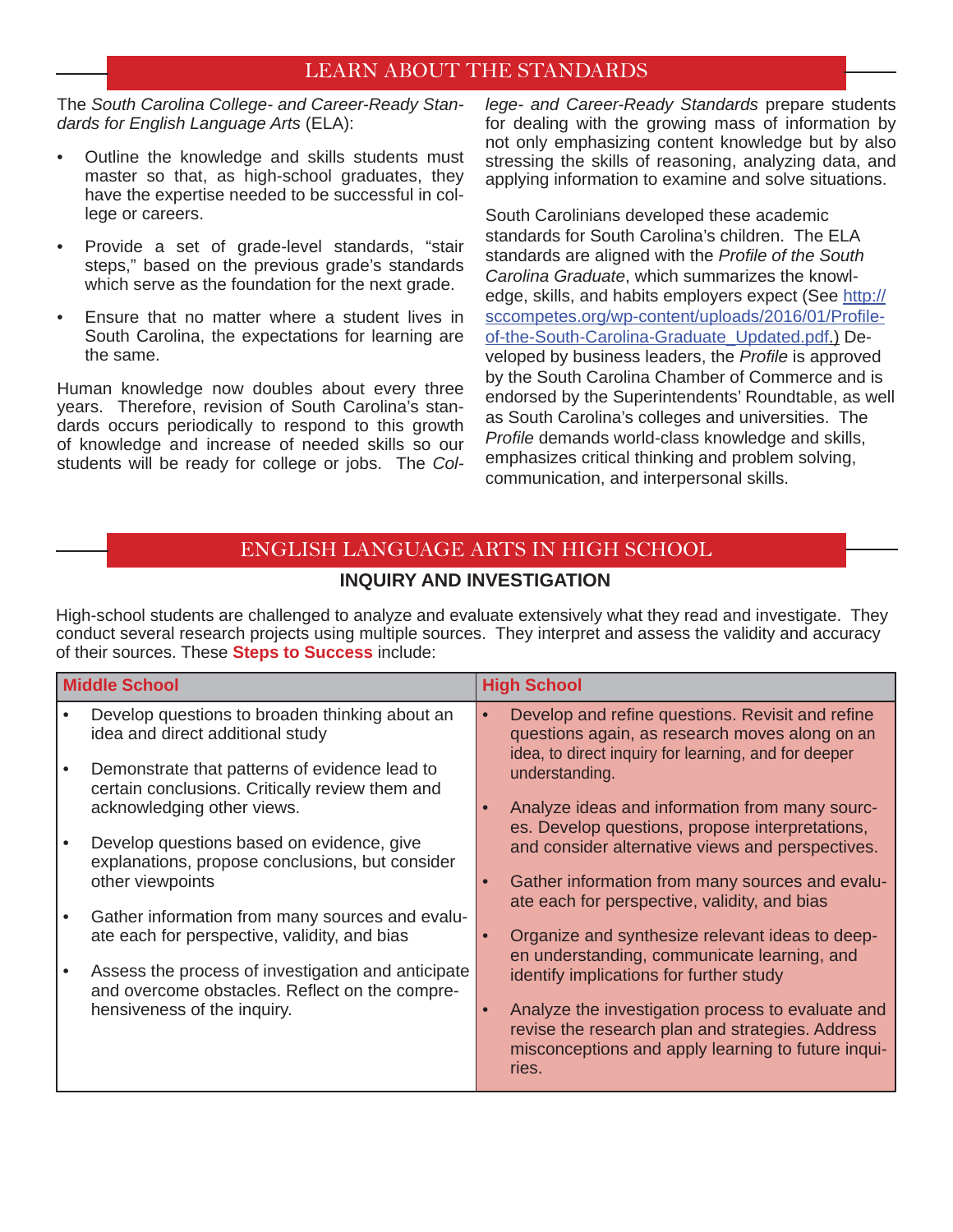#### **WRITING**

High-school students must produce high quality writings that are error-free and feature varied sentence structure. They are able to improve their writing over several drafts, if needed, and consult references for style and grammar help. High school students have established their own writing styles suited to the tasks. These **Steps to Success** include:

| <b>Middle School</b> |                                                                                                                              | <b>High School</b> |                                                                                                                                                            |
|----------------------|------------------------------------------------------------------------------------------------------------------------------|--------------------|------------------------------------------------------------------------------------------------------------------------------------------------------------|
|                      | Write arguments that introduce opposing claims<br>and provide evidence and data for each from<br>multiple reliable sources   | $\bullet$          | Write arguments that introduce a clear and well-<br>informed claim. Establish the significance of the<br>claim and outline the counterclaims.              |
|                      | Develop the topic with well-chosen facts, details,<br>and quotations. Follow a standard format for cita-<br>tion of sources. | $\bullet$          | Develop the topic with relevant, credible sources<br>for the claim and counter claims. Outline the<br>strengths and weaknesses of the claims.              |
|                      | Further develop a style and tone appropriate to<br>the writing purpose                                                       |                    | Maintain a formal style and objective tone. Fol-<br>low a standard format for citation of sources.                                                         |
|                      | Plan, revise, and edit to improve writing                                                                                    |                    | Plan, revise, and edit through numerous drafts to                                                                                                          |
|                      | Write frequently and at length on both fiction and<br>non-fiction topics<br>Write and research at length using the computer  |                    | improve writing<br>Write frequently, routinely, and at length on both<br>fiction and non-fiction topics<br>Write and research at length using the computer |

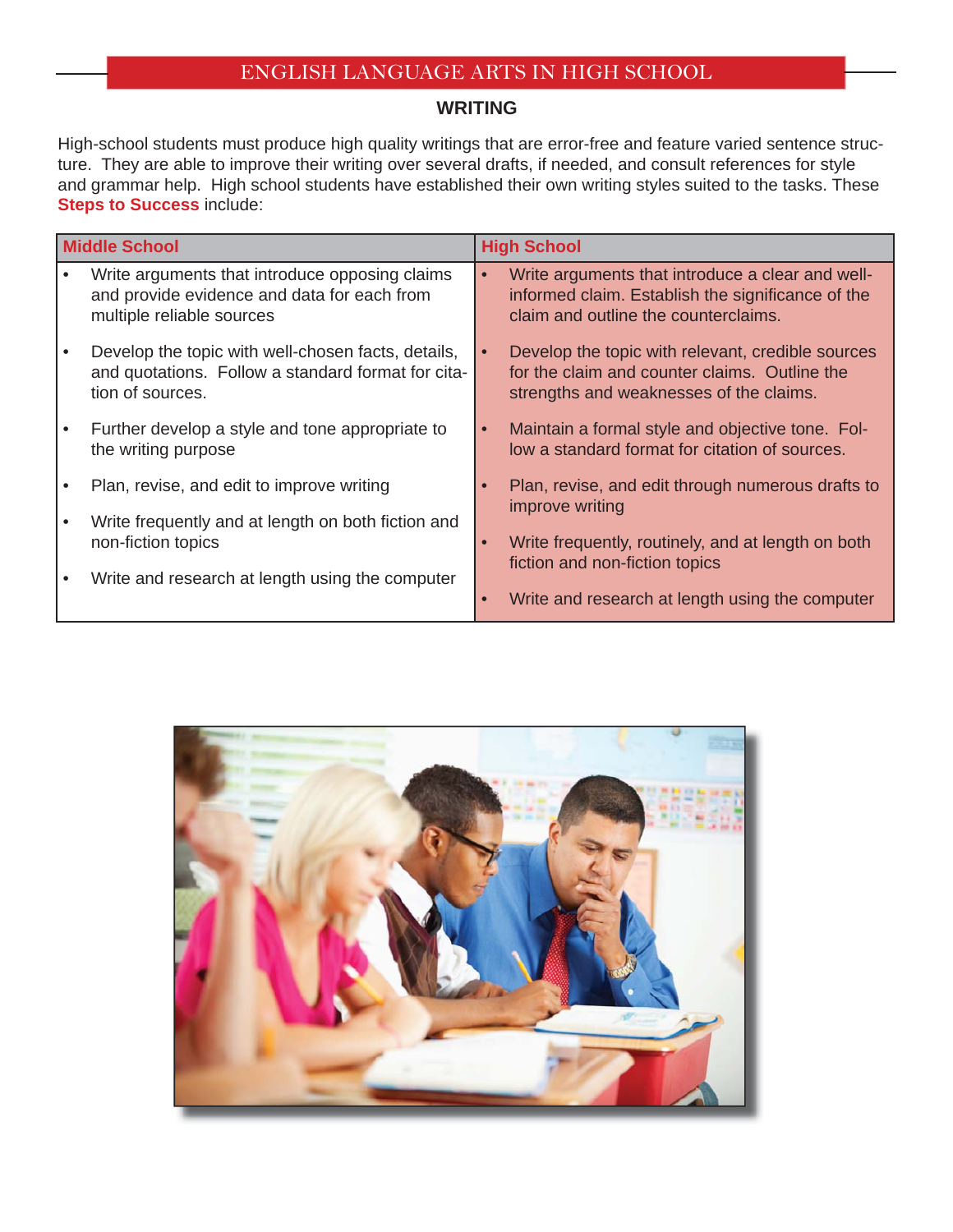#### **COMMUNICATION**

High-school students are able to scrutinize the accuracy and credibility of information presented in texts and in presentations. They interpret what is stated or read and support their conclusions with details and evidence. These **Steps to Success** include:

| <b>Middle School</b> |                                                                                                                                                                     | <b>High School</b> |                                                                                                                                                            |
|----------------------|---------------------------------------------------------------------------------------------------------------------------------------------------------------------|--------------------|------------------------------------------------------------------------------------------------------------------------------------------------------------|
|                      | Connect the ideas of several speakers and<br>provide ideas, evidence, and observations in a<br>discussion                                                           | $\bullet$          | Analyze the development of related themes<br>across a variety of texts. Cite evidence to support<br>the analysis and provide an objective summary.         |
|                      | Consider new ideas and different opinions in<br>developing views. Justify view based on the<br>evidence given.                                                      |                    | Analyze how literary texts and media indirectly<br>refer to themes and models from historical and<br>cultural traditions                                   |
|                      | Analyze and evaluate the credibility and accuracy<br>of information and findings                                                                                    |                    | Evaluate several texts to develop a theory regard-<br>ing the authors' use of structure, plot, and manip-<br>ulation of time. Cite support from the texts. |
|                      | Determine the effectiveness of a speaker's argu-<br>ment. Evaluate the reasoning on the sufficiency<br>of the evidence and whether irrelevant evidence<br>was used. | $\bullet$          | Analyze how an author's choices of structure,<br>order of events, and manipulation of time create<br>different effects                                     |
|                      |                                                                                                                                                                     |                    | Read often and at length to improve vocabulary.<br>Learn about style and enjoy the stories.                                                                |

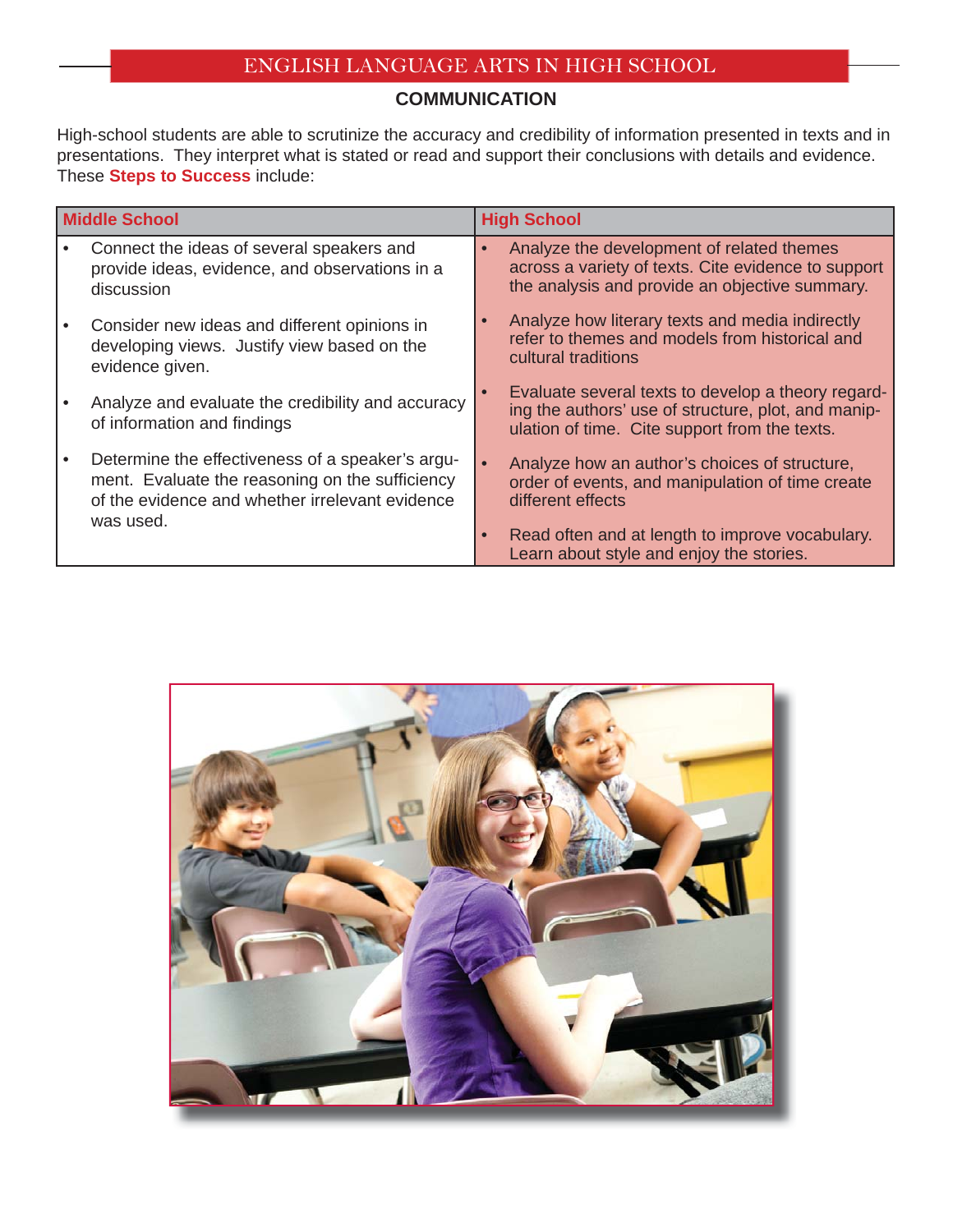## **READING FOR ENJOYMENT AND ENRICHMENT**

High-school students can think abstractly and need few concrete examples to understand intricate thought patterns as they analyze characters and plots. They must evaluate how complex ideas interact and develop within a story or book and the manner in which they influence meaning. These **Steps to Success** include:

| <b>Middle School</b> |                                                                                                                                                                                                                                                                                                                                                | <b>High School</b>     |                                                                                                                                                                                                                                                                                      |
|----------------------|------------------------------------------------------------------------------------------------------------------------------------------------------------------------------------------------------------------------------------------------------------------------------------------------------------------------------------------------|------------------------|--------------------------------------------------------------------------------------------------------------------------------------------------------------------------------------------------------------------------------------------------------------------------------------|
|                      | Compare a portrayal of a place or character to an<br>historical account to understand how authors use<br>or alter history for effect                                                                                                                                                                                                           | $\bullet$              | Analyze the development of related themes<br>across a variety of texts. Cite evidence to support<br>the analysis and provide an objective summary.                                                                                                                                   |
|                      | Determine the theme(s) and analyze the develop-<br>ment. Provide a summary.                                                                                                                                                                                                                                                                    |                        | Analyze how literary texts and media indirectly<br>refer to themes and models from historical and<br>cultural traditions                                                                                                                                                             |
|                      | Analyze how a modern work of fiction draws on<br>themes or character types from myths or tradi-<br>tional stories. Describe how the material is pre-<br>sented in a new way. Analyze the author's choice<br>of structures (parts of the story and how the reader<br>encounters them) and draw conclusions about<br>how they influence meaning. | $\bullet$<br>$\bullet$ | Evaluate several texts to develop a theory regard-<br>ing the authors' use of structure, plot, and manip-<br>ulation of time. Cite support from the texts.<br>Analyze how an author's choices of structure,<br>order of events, and manipulation of time create<br>different effects |
|                      | Read often and at length to improve vocabulary.<br>Learn about style and enjoy the stories.                                                                                                                                                                                                                                                    |                        | Read often and at length to improve vocabulary.<br>Learn about style and enjoy the stories.                                                                                                                                                                                          |

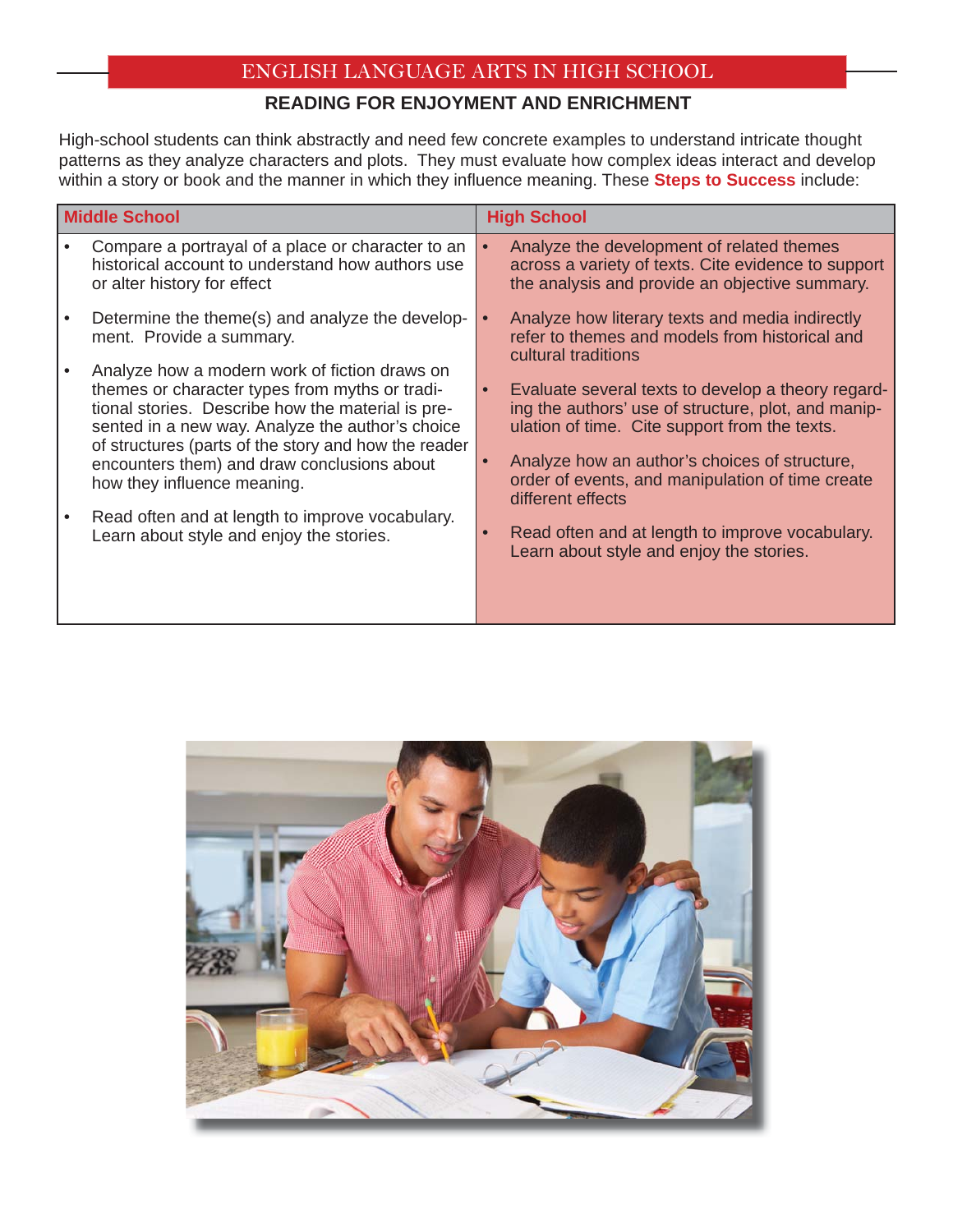

#### **READING FOR INFORMATION**

High-school students evaluate arguments and evidence to assess whether the reasoning is valid and the evidence sufficient. They must back up their own decisions with evidence and details and note any inconsistencies in thinking. These **Steps to Success** include:

| <b>Middle School</b> |                                                                                                                                                                                                                                                                             | <b>High School</b>                                                                                                                                                                                                                                                                                                                            |  |
|----------------------|-----------------------------------------------------------------------------------------------------------------------------------------------------------------------------------------------------------------------------------------------------------------------------|-----------------------------------------------------------------------------------------------------------------------------------------------------------------------------------------------------------------------------------------------------------------------------------------------------------------------------------------------|--|
|                      | Cite the evidence that most strongly supports an<br>analysis of what the text says, both stated clearly<br>and hinted at                                                                                                                                                    | Investigate different supported interpretations in<br>areas where the text leaves the meaning uncer-<br>tain. Cite textual evidence to support synthesis of<br>interpretations.                                                                                                                                                               |  |
|                      | Determine an author's perspective or purpose.<br>Analyze how the author acknowledges or re-<br>sponds to conflicting evidence or viewpoints.<br>Analyze and evaluate the claims made in a text.<br>Assess whether the reasoning is sound and the<br>evidence is sufficient. | Determine an author's point of view or purpose in<br>$\bullet$<br>a text in which the rhetoric is effective. Analyze<br>how the style and content contribute to the per-<br>suasiveness or beauty of the text.<br>Analyze and critique the reasoning in historical,<br>scientific, technical, cultural, and influential argu-<br>ment writing |  |
|                      |                                                                                                                                                                                                                                                                             |                                                                                                                                                                                                                                                                                                                                               |  |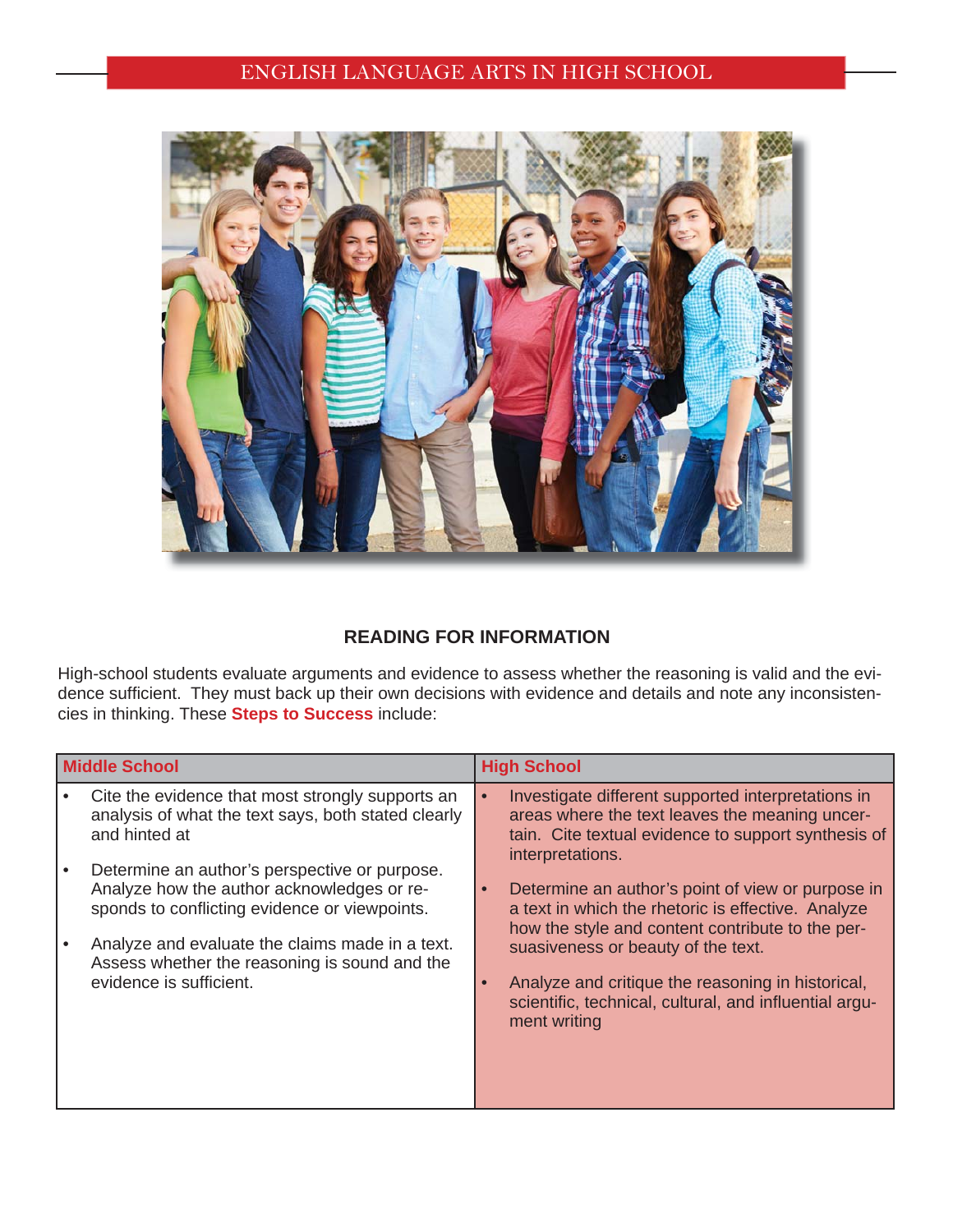#### LEARNING AT HOME

Your child may be more independent at this age, but your support and help are needed still for success in high school. Be informed about school assignments and timelines and know when help is needed with specific skills. Here are some suggestions for things to do at home to help your teen learn:

- Continue to show your own interest in reading. Students this age still take cues from adults, even though they would never admit it.
- Check out two copies of the same book with your teen. Set aside a time for reading and discussing the book. Discuss what you have been reading as you go about the day's activities.
- Make sure your teen gets enough sleep. Homework and extra activities can interfere with the time your teen goes to bed. Teenagers need more than the usual seven to eight hours of rest. Lack of sleep impacts academic success, attitude, and health.
- Turn off the video games, TV, smart phone, and radio during homework time. Teens don't need the distractions while studying. Try to give your teen a quiet spot to work.